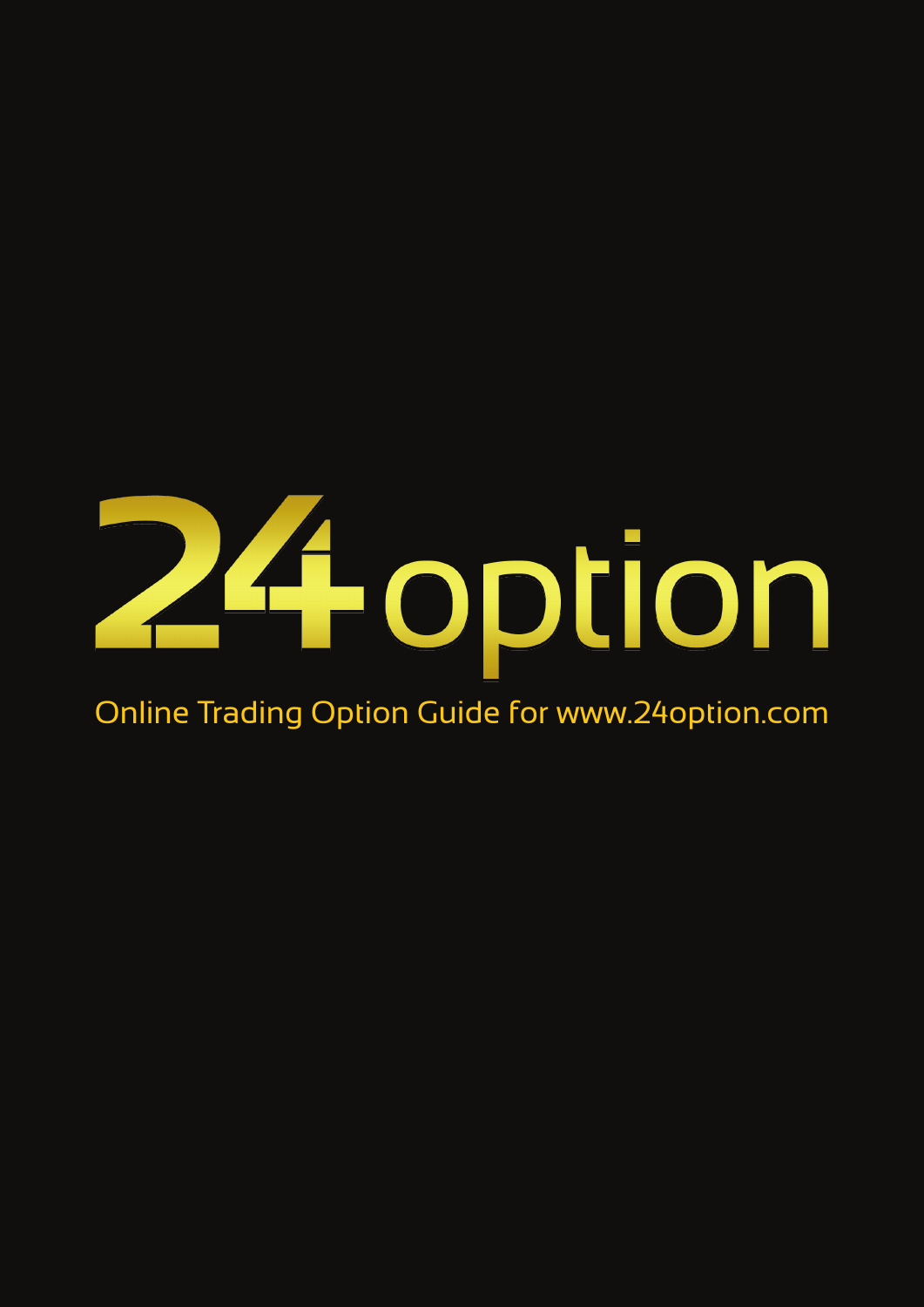# Table Of Contents

|         | Page 3 |
|---------|--------|
|         | Page 3 |
|         | Page 3 |
|         | Page 4 |
|         | Page 4 |
|         | Page 4 |
|         | Page 5 |
|         | Page 5 |
|         | Page 5 |
|         | Page 6 |
|         | Page 6 |
|         | Page 6 |
|         | Page 6 |
|         | Page 7 |
|         | Page 7 |
|         | Page 8 |
| Returns | Page 8 |
|         | Page 8 |
|         | Page 8 |
|         | Page 9 |
|         | Page 9 |
|         | Page 9 |
|         |        |
|         |        |
|         |        |
|         |        |
|         |        |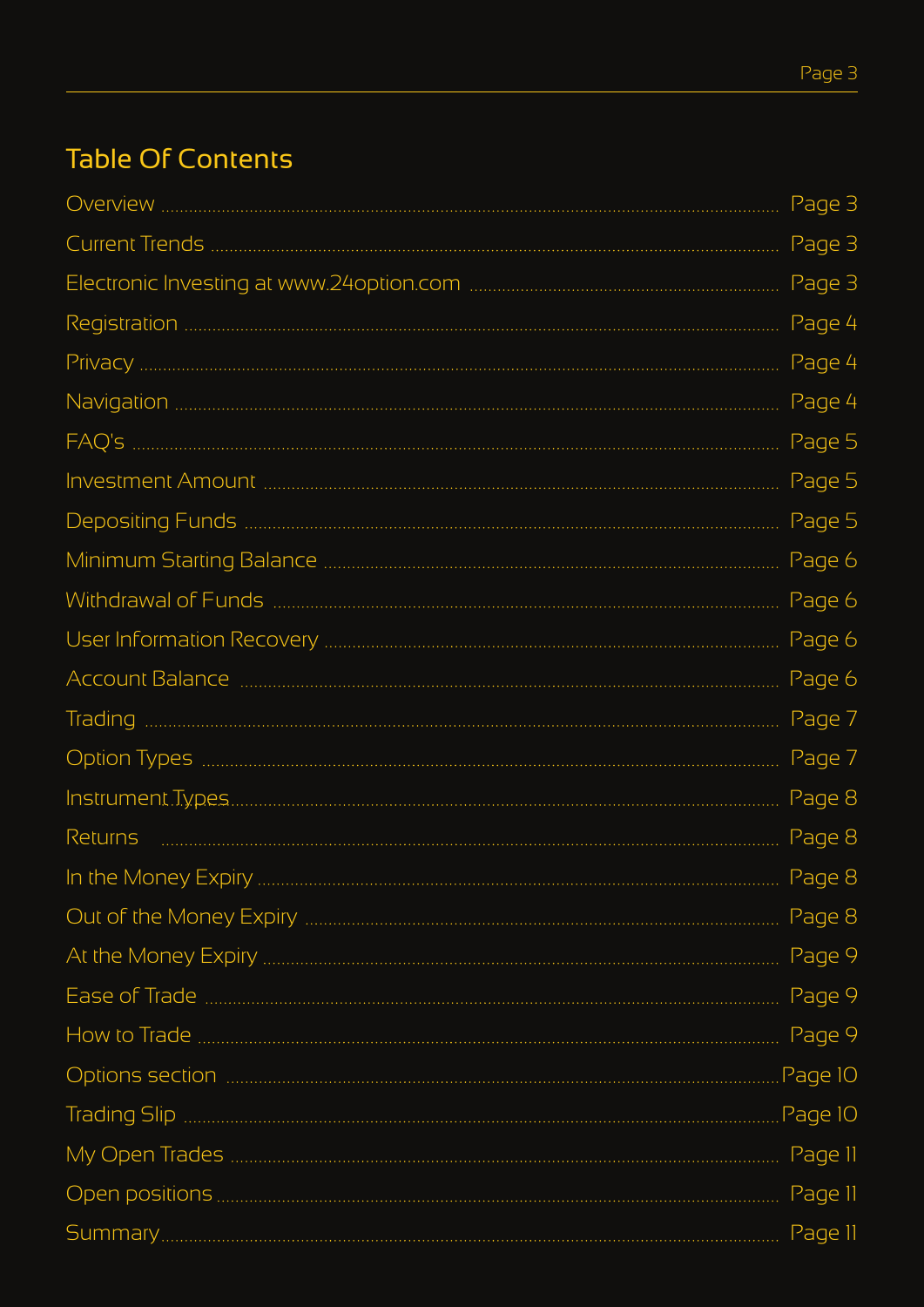# **Overview**

Binary options are one of the easiest ways to make a trade today. They are also known as digital or fixed option trades that offer a return, which is predetermined at the start of the contract. A fixed return in always part of this type of option. At 24 option.com, an expiring contract "in the money" returns 70%, and refunds 0% when "out of the money." So with an investment of \$1000, a customer would make \$700 profit if the contract expired "in the money." For this same contract, an investor would receive \$0 for an expiry that is "out of the money." At this site, binary options are available on a selection of international currencies, stocks, indexes and commodities. Using the graphical interface makes it very easy to use the tools here to execute any trade of this type. Just imagine the excitement of buying a hot item such as precious metals. Purchasing a gold option with a real time market quote is exhilarating, but then, also being able to track it with the user interface. Very cool indeed.

# **Current Trends**

Today, option seekers have a choice. Everything can be done electronically through special websites that have been set up to totally automate this process. There is no need to contact a broker unless circumstances dictated it, possibly a malfunction with the tracking software. Orders are now put through in real time, allowing a quick entry and exit from a particular market segment. Smaller players can see a trend developing and exit before the rest of the world. Profits are maximized because of quick action by the individual who knows when to get out.

#### Electronic Investing at www.24option.com

The website at www.24option.com gives investors all of the tools that they need to become successful at option trading. The easy to navigate user interface allows even a novice to quickly find out information on this topic. The built in learning center, makes it easy for the new speculator to grow in his knowledge without actually having to make a trade. The importance of having a good understanding of how the market works, and what is needed to buy or shell shares is greatly undervalued in many instances. This is not to say an individual has to be an expert in order to be successful, but it is necessary to at least know what to look for when there are market trends.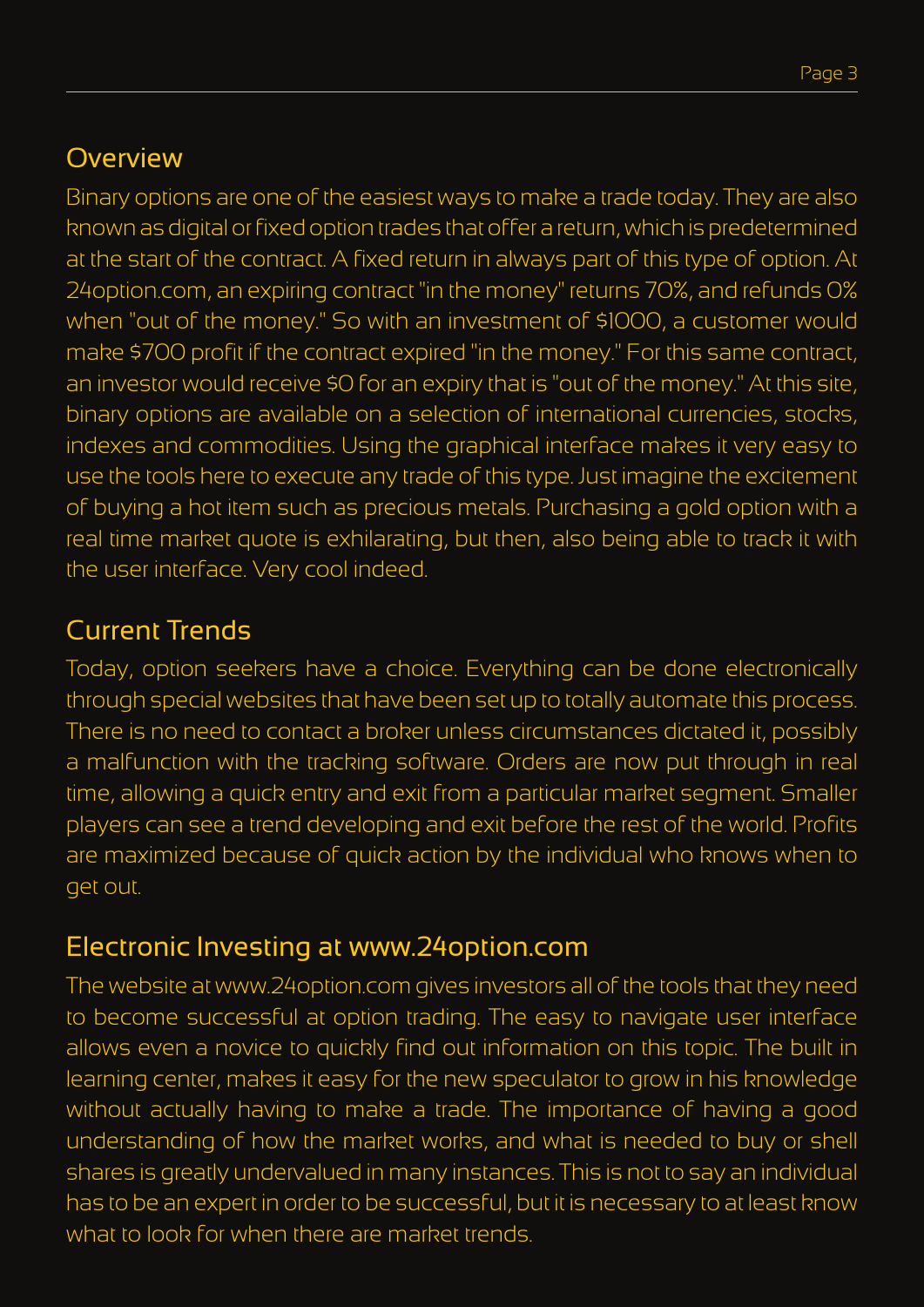# **Registration**

The designers of this site have made it quite simple to use. To set up a new account, all it takes is filling out the registration form conveniently provided on the home page. A mouse click on the new user link will bring up the electronic version of this page that needs to be filled out, and then a confirmation email will be sent to the address provided by the potential investor. It is important to fill out the form truthfully and use a working email that is accessed frequently. Even then, it may be necessary to check out the spam folder in case the provider filters content a little too stringently. Once the confirmation is received, a link in the body of the message will need to be clicked on in order to activate the account.

### **Privacy**

There is no need to worry about this private information being leaked or stolen. This website uses SSL (secure socket layer) 128 bit encryption to protect the confidential user data being used for registration. It also has an encryption certificate supplied by a trusted 3rd party vendor, that ensures the safe passage between a users computer, and the servers at www.24option.com.

# **Navigation**

Having created an account at this website, users can now log in and access some of the other great features, including the learning center. Here new clients can use the navigation bar to explore some of the items of interest. Many of these are necessary to perform successful trades, so be acquainted with them is essential to make the best use of the tools that are here as well. A great example of this is under the Trading submenu. Fourteen questions are present, all designed to save a new trader some time. The bulk of these FAQ's (frequently asked questions) are specifically set up for information purposes. Of course, there is always a customer service representative available to help with other queries. This can be done through live chat on the computer, or by calling the old-fashioned way -- on the telephone. Either method is viable, and the choice will depend on what the customer feels the most comfortable in doing.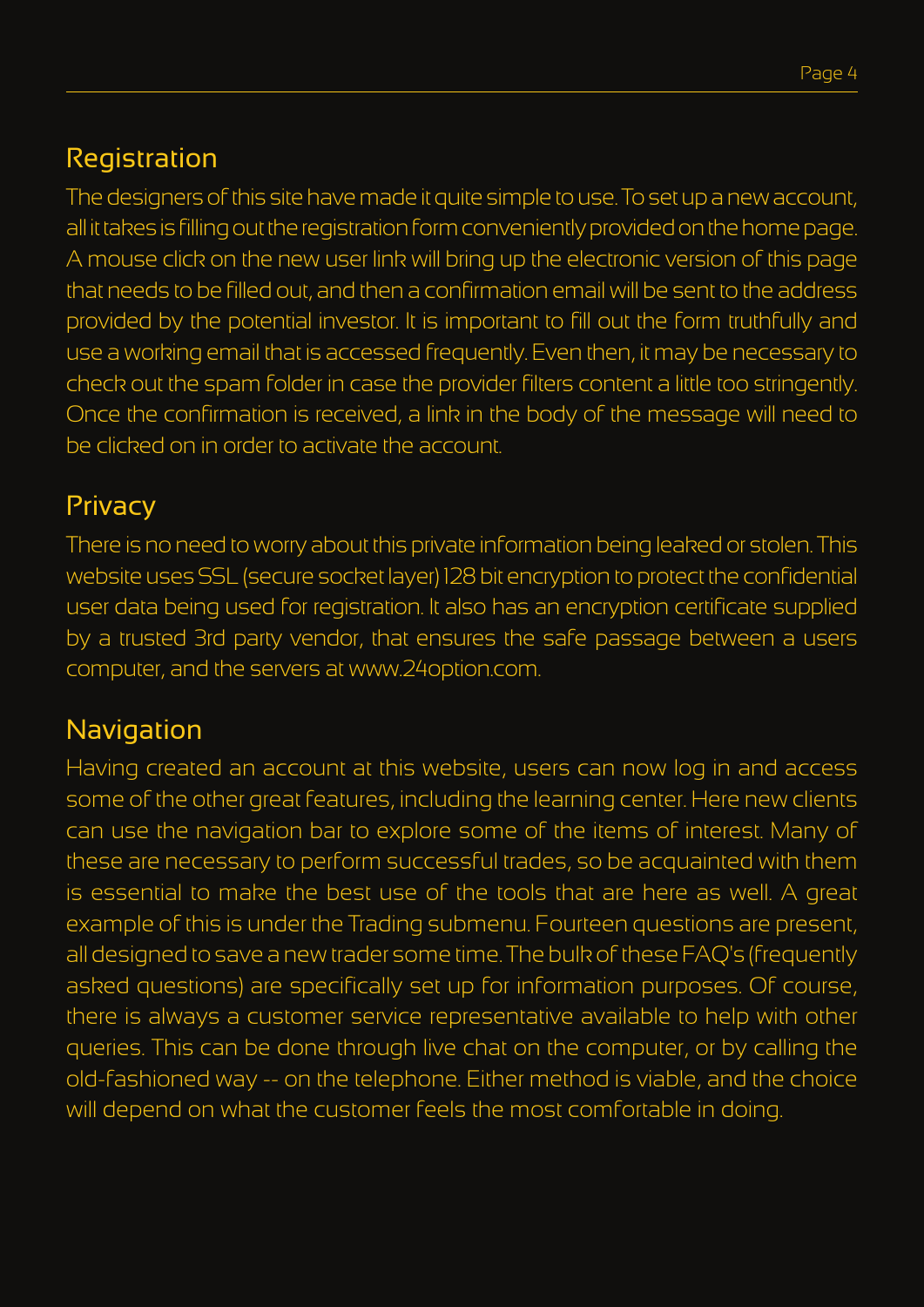# s'FAQ

All of the questions on this particular submenu are related specifically to options, specifically what they are, how they are purchase and the amount of capital that must be spent to obtain them. Most investors will need to know this information before the expenditure is completed. A savvy player will completely comprehend this information before making a move in a market trend. Major profits are there for the taking if a capable speculator knows what he is doing. That is why a novice must read and comprehend each of these questions before even attempting to make a purchase. Of course, anything that is still a bit hazy should be clarified. Again, this can be done by contacting the customer service representatives at www.24option.com. This is their business -- to help investors make money. If that doesn't happen, the website would soon close.

#### **Investment Amount**

A common question that neophytes typically worry about, is the minimum and the invested in any option. At this site, the maximum amount of money that can be invested in any option. At this site, the minimum is \$25 and the maximum is \$250. This is for a single option only. A maximum of \$2000 is the limit for open positions (i.e. the total value of all open position for the investor).

### **Depositing Funds**

Once the registration is completed, a user can deposit funds once he feels confident enough to purchase some options in the market. Although it isn't necessary to place any money into the account at the time of registration, there is a place to indicate the type of currency that will be used for trading. This is a crucial element of the entire process. It cannot be changed once entered, so it should be the standard for the investors home country. This particular site only offer 3 options to deposit money: Visa, Mastercard or bank transfer. Each of these quarantees that the cash is coming from the users personal account. All other types are disallowed due to various reasons, so the choice is easy, although limited. There is a full page explaining some of the other details on the banking page. A simple click on the link will bring up this information.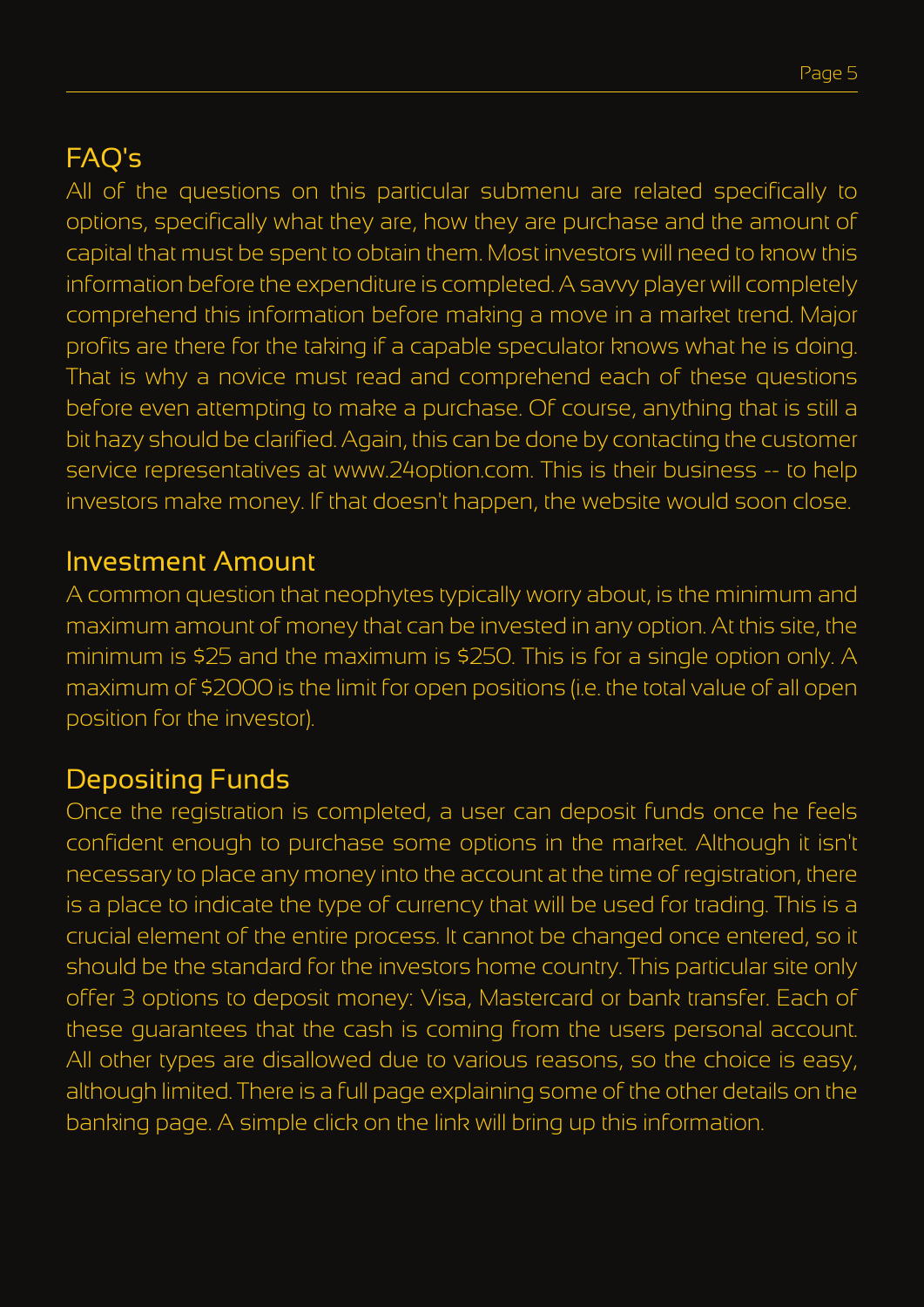#### **Minimum Starting Balance**

A starting balance of \$100 is required for any investor to start trading. Once this amount is deposited into the account and verified, individuals can start to monitor the market and select an option to trade.

#### **Withdrawal of Funds**

The withdrawal process is almost as simple. While there is no minimum amount of money that can be withdrawn at one time, there is only one transaction per month that is commission free. Any additional ones carry a \$30 charge assessed at the time of the request. Users should be careful when asking for the transfer of funds back to their account to avoid these types of extra fees. The withdrawal process can be canceled if the request has not been processed by www.24 option.com. The money would then be returned to the account holders. .balance

#### **User Information Recovery**

There are occasions when the personal data of an account may be misplaced, or something happens to make the account vulnerable. This can be easily corrected by logging into the website, accessing the user home page and clicking on the "my account" tab. It is here that investors can change any of their personal data such as user password or address. A username that is forgotten takes a little more work, but it can be obtained by phone or email. It must match the address provided at registration time however, so that information should be recorded and stored in a safe place.

### **Account Balance**

Another great feature is the account balance section that is available to registered users. It can be easily seen by clicking on the my account tab at the top of the home page, once a person logs into the website. Here all of the activity can be seen, along with the current amount of funds that are available for option purchase or withdrawal to the bank account. This is handy when evaluating whether or not to take some new action in a current market trend.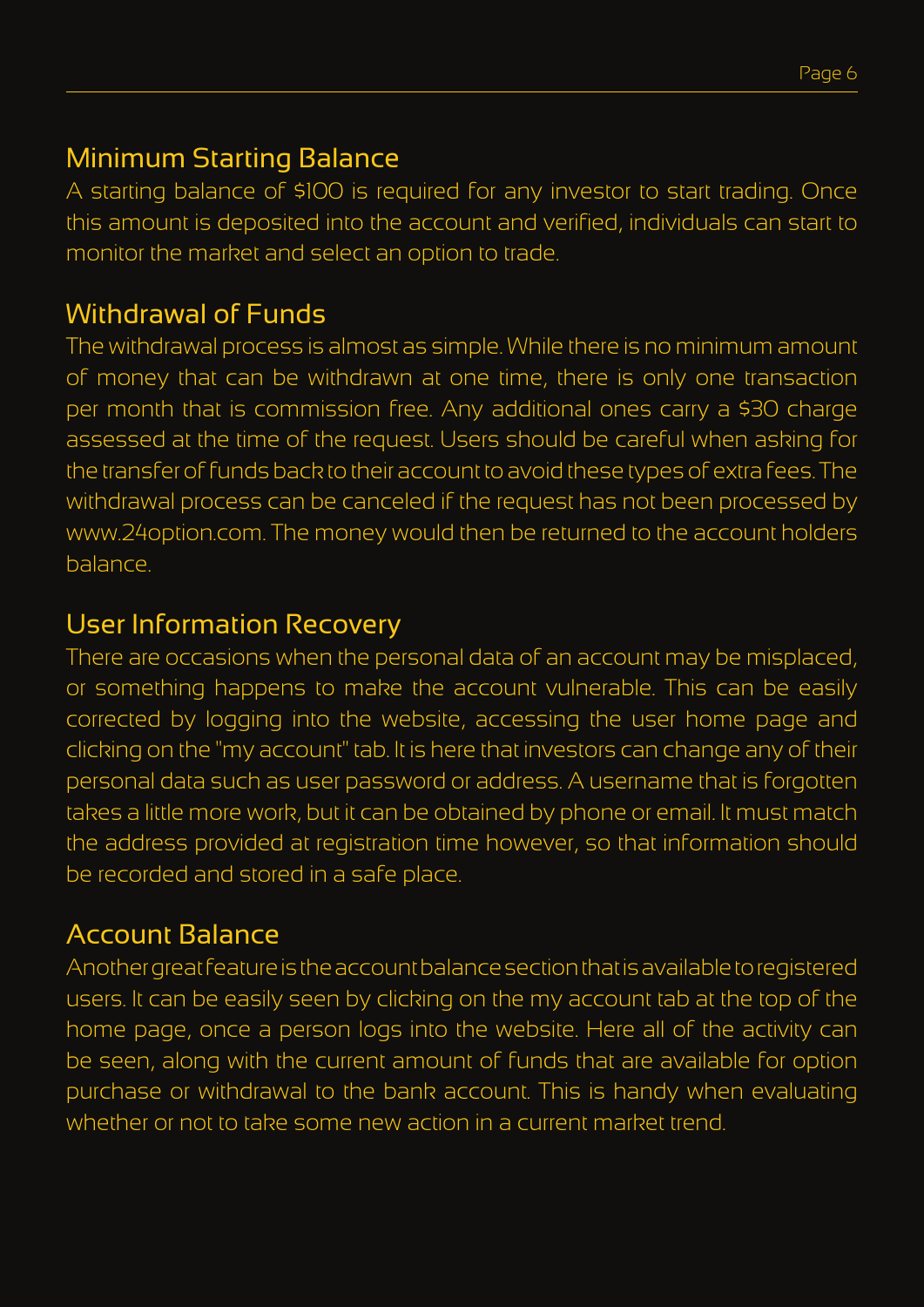## **Trading**

The main section of the website is devoted to trading purposes. Under the Learning Center Heading on the Navigation menu, is the Trader Manual subsection. Here, user can find the information required to complete trades online via the proprietary trading window at www.option24.com. It is highly advisable to locate and learn the definitions used in this system in order to be a more effective trader. There is a separate glossary page that can be easily accessed through the link on the Trader Manual subsection.

### **Option Types**

At 24 option com, six option types are available: high, inbound, low, no touch, outbound and touch. Each of these can be the right choice for an investor depending on the situation. A high option is part of a high/low instrument that offers a 70% return if the asset expires at a higher level than the target price, and a 15% refund is expiration of the asset is at a lower level than the target price, the inbound option returns 70% if the asset expires within the range between upper and lower target values (i.e. inbound), and a 15% refund is outside of this range (i.e. outbound). Low options give 70% return if the expiration of the asset is lower than the option target and 15% refund if the asset expires at a higher level that the target price. No touch options usually have a 70% return if the asset does not reach the target price as long as the option hasn't expired. If at any time during the life of the option, the target price is reached, it immediately reverts to an "out of the money" and a 15% refund is granted on the initial investment. With outbound options, 70% of the investment is returned if the asset expires outside of the boundary formed by the high and low target values (i.e. outbound). If the options expires within the range, a refund of 15% is awarded. Finally, touch options offer a 70% return if the asset reaches the target price anytime during its valid lifetime. This immediately forces an "in the money" settlement the the option automatically expires. If the target price is never reached before expiration, a 15% refund is given to the investor.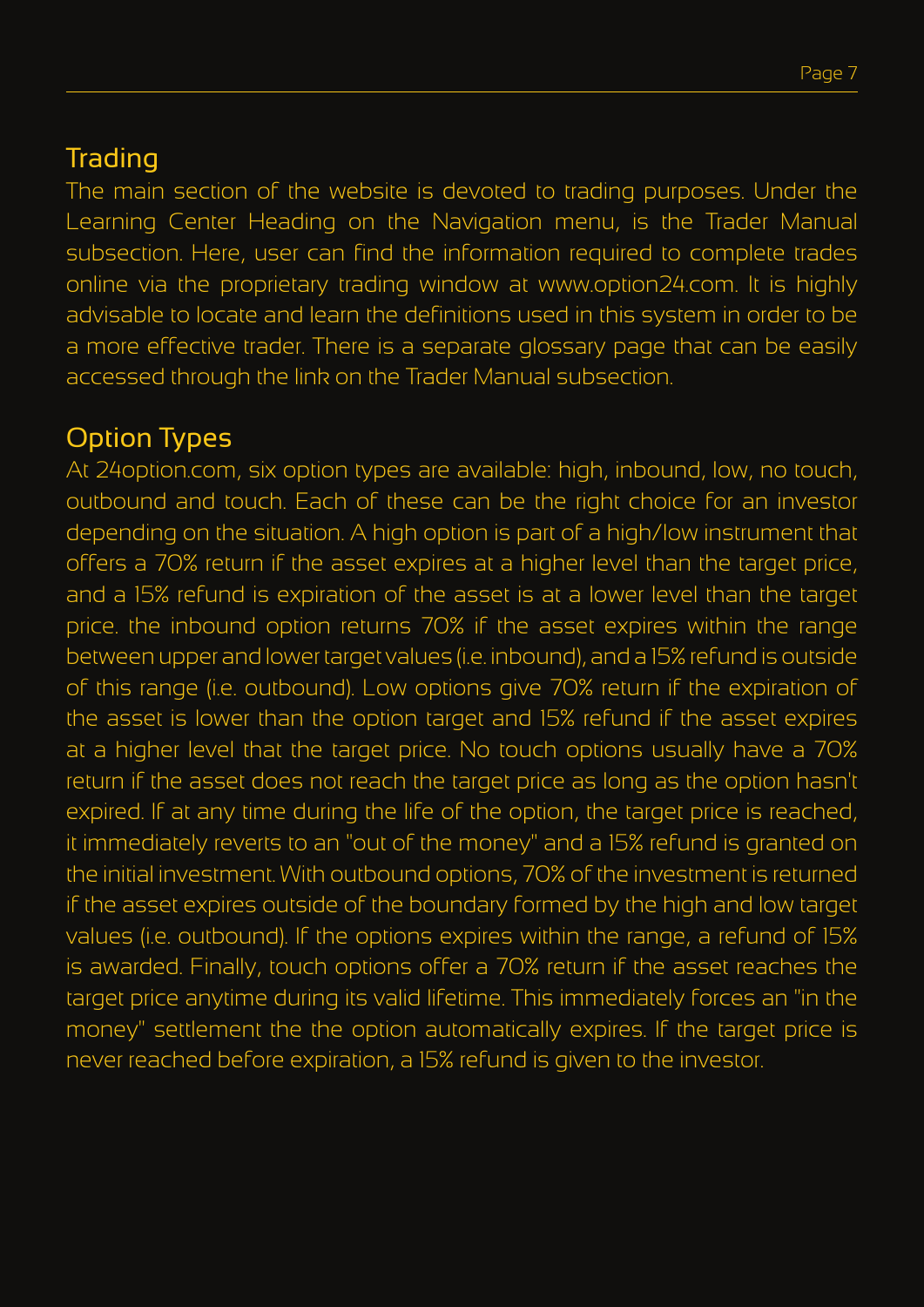## **Instrument Types**

On the Trader menu, there are 3 types of instruments being offered: High/Low, One Touch and Boundary.

A High/Low uses the current market price at the outset with the outcome dependent upon the expiry level relative to the target at the expiry time. One Touch on the other hand uses the target price initially, and the final result depends upon the market price reaching or not reaching the target price prior to the expiration of the option. The final instrument type; Boundary is formulated around a dual target price (high and low target) to form a range of values. The result depends on the market price relative to the boundary at expiration.

#### Returns

All options return a fixed percentage level, that is based upon the initial investment of the client. In the money expiration results in a 70% profit, out of the money refunds 15%, and at the money is a full return of investment capital.

#### In the Money Expiry

For an "in the money" expiry, the option purchase is profitable at the current time. If this is the case at expiration, the client will realize a profit. For each of the following instruments, this will hold true if the proper conditions are met. High/ Low: high option - expiry level is above target price, low option - expiry level is below target price. One Touch: touch - market price reaches target before expiry date. No-touch - market price does not meet target before expiry time. Boundary: inbound - expiry level within boundary range, outbound - expiry level is outside the boundary. If and when the conditions are met for the appropriate option, the customer is then in profit modes.

### Out of the Money Expiry

This indicates that an option is not profitable at this time. This lead to a loss if the following conditions hold true:

High/Low: high - expiry level below target, low - expiry level above target. One Touch - touch - market price does not reach target before expiration, no-touch - market price reach target before expiry. Boundary: inbound - expiry level is outside the boundary, outbound - expiry level inside boundary. Like the In the Money Expiry, if these conditions are met, then a loss is realized for the client.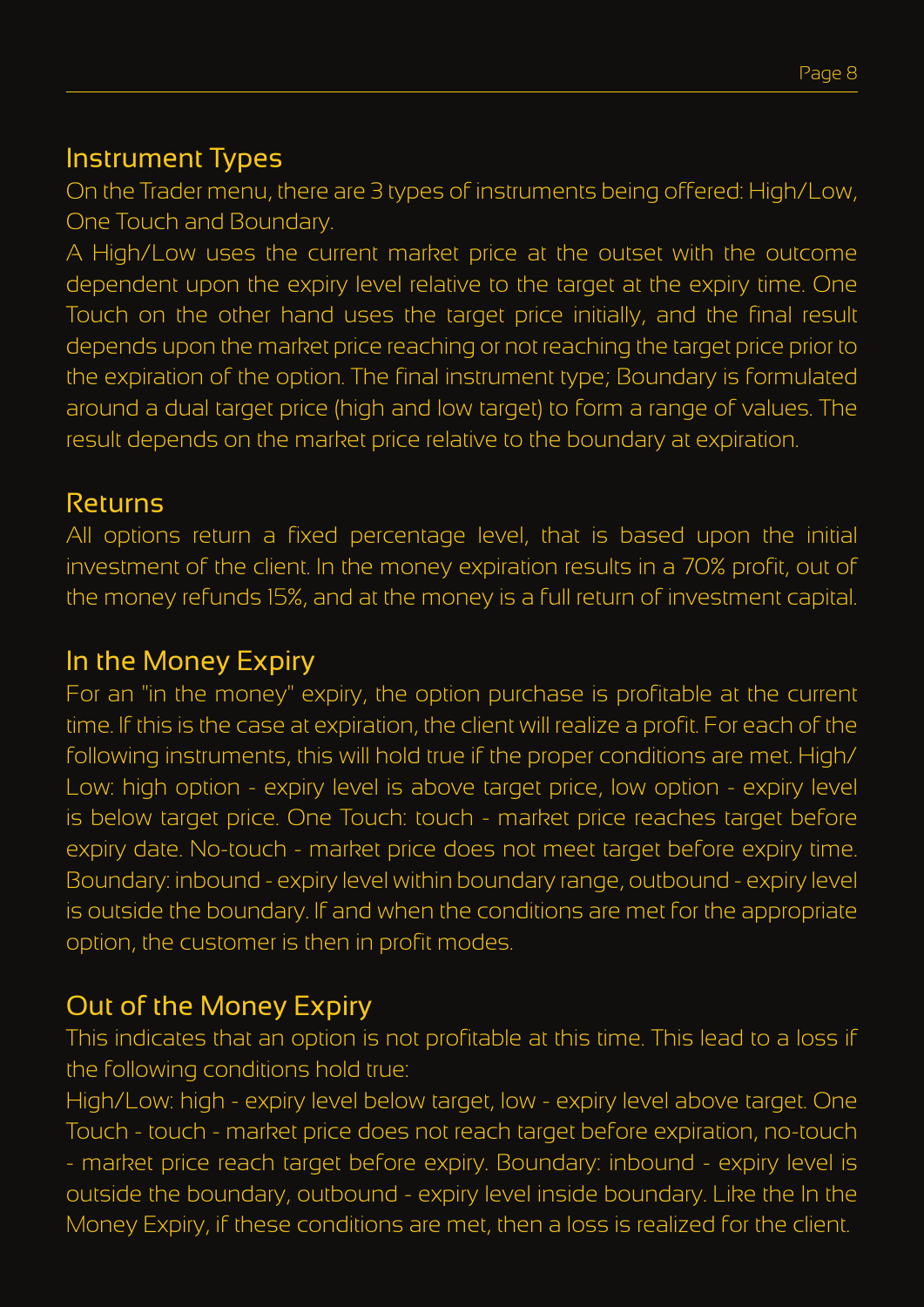# At the Money Expiry

This indicates that the option is being traded at the exact same level as the target price. A full return of investment is made to the investor if the following conditions hold true: High/Low: high - expiry level is at target price, low - expiry level is at target price. Boundary: inbound - expiry level is at high or low boundary, outbound - expiry level is at high or low boundary. Any trades meeting these conditions will result in a full return of funds to the client at the time of expiration.

#### **Ease of Trade**

The graphical interface at 24option.com was set up with the novice and mid-<br>level trader in mind. Once registration is complete, a user simply has to log in and access his account. From there, a user friendly interface has all of the current information about the market set up in a graphic format, enabling trades to be set up quickly without the need to call a broker in order to execute this process. Entering and exiting the market happens in real time, without the delay commonly caused by the waiting for humans to complete the fine details. At 24 option com, there is no need to wait when proposing a trade. Simply click on the desired option, set up the instrument type and execute. As an added touch, there is always a window showing the current value if a trade were to be exited at that very moment. This indicates how well the designers set up this site for speculators to make trades quickly and easily.

#### How to Trade

There is a trading window at 24 option.com, that opens up on the screen by clicking on the trade tab at the homepage. It is divided into 3 major sections: Options, Trading Slip, and My Open Trades. The window is composed of easy to read graphics that show at a glance a number of features, including the different values of currency for selected countries and the target/market price for a specified option. It just takes a few simple mouse clicks to access all of the important data regarding a prospective option. Users will marvel at the simplicity of this model and be thankful for its perfect timing.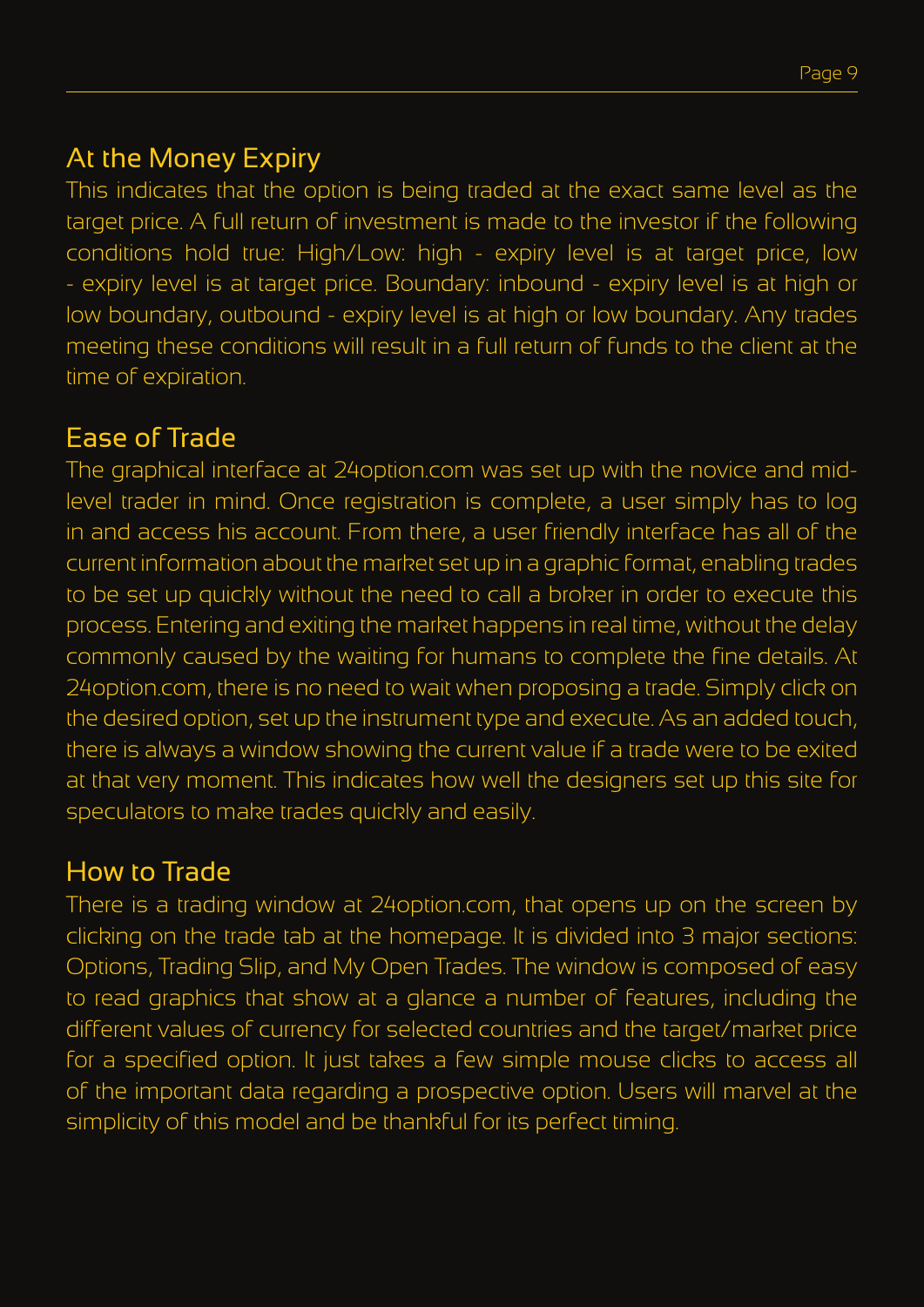## **Options section**

In the Options section, there is an options list which displays assets and currently available options. It can be sorted according to user preference with an assorted array of filters to sort based upon such things as specific markets, symbols and expiration date. It can be toggled on or off to display a column of the options that are available at this time. In addition, there are also individual options that can be displayed. Among these are asset symbol, target price, boundary range, % return on investment, available options, and remaining buy time. Users are also able to select the correct instrument type for this trade by clicking on the instrument tab on the menu. These menus were set up with the new investor in mind. The graphics are easy to read and display the correct amount of information for speculators to quickly make up their minds.

# **Trading Slip**

The Trading Slip is accessed by clicking on the selected option on the Options list. The investor can then purchase an option for this asset. This electronic window will display the following information; asset long name, date and time, target price, potential % return, options available, market price and remaining buy time.

To buy an option, a trader simply has to follow these 4 steps:

- 1). Click on option to bring up trading slip.
- 2). Click on desired option type
- 3). Put the investment amount in the box
- 4). Click on Buy button

A confirmation should result, capable of producing a hard copy. An option has now been purchased and will show up in the My Open Trades section of the trading window. This is a great feature at 24 option.com that users can take advantage of whenever they need a quick glimpse of their current portfolio.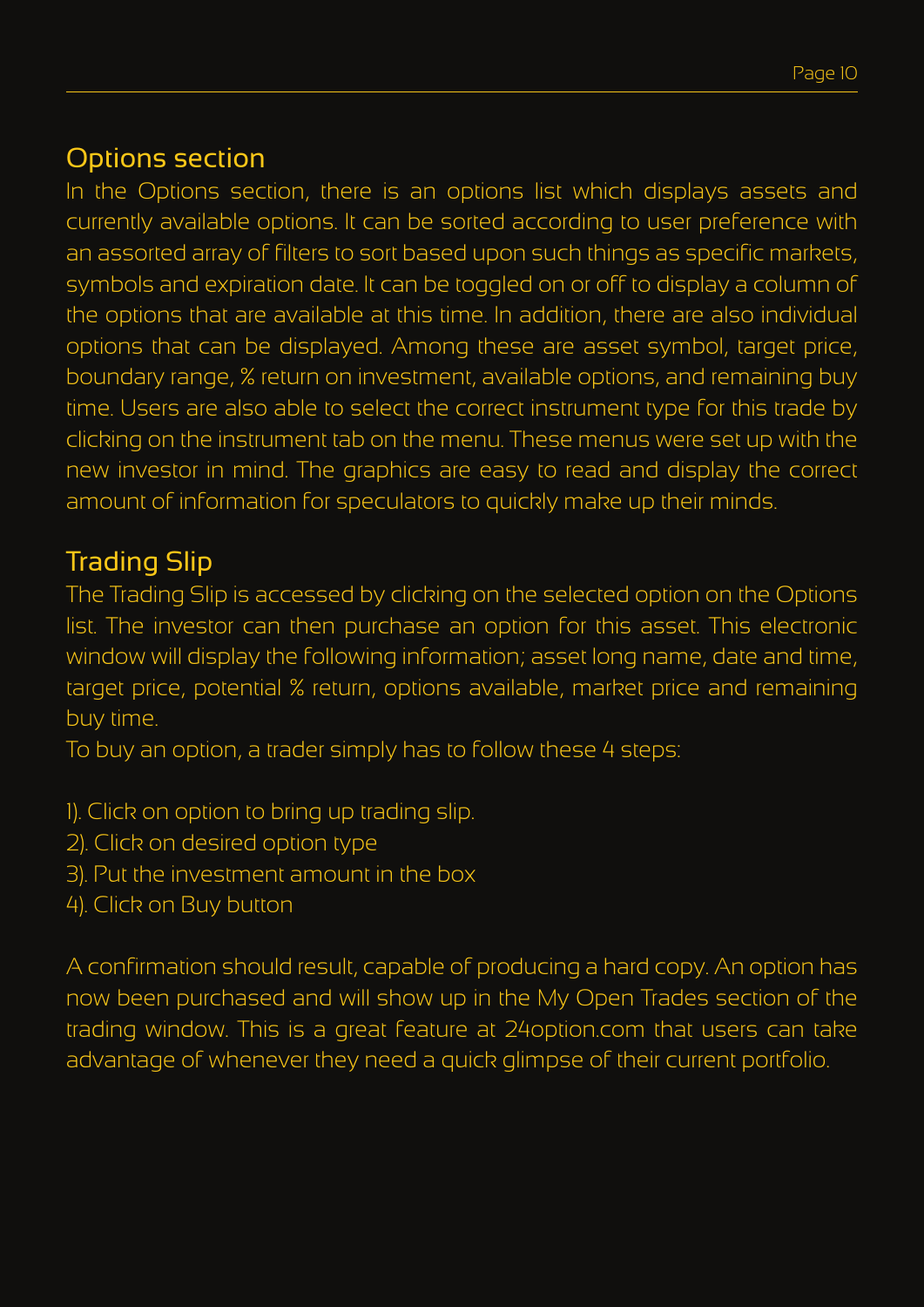# **My Open Trades**

To the right of the trading slip is the My Open Trades section of the trading window. It shows all of the options that have been purchased and have not yet expired. Each of the options will contain the following detailed information: option symbol (and type of instrument), name of asset, invested amount, target price, market price and expiry time. By making trading easier, the designers of 24 option.com have opened up this type of speculation to a whole new group of investors.

# **Open positions**

The open positions are easily located by color coded market prices. Green indicates an option "in the money", red is "out of the money" and blue is "at the money. Once familiar with these colors, investors are able to identify at a glance what parts of their portfolio are performing well and which ones need to be re-evaluated. There is the possibility to close out an option before the expiration date - irregardless of being in or out of the money at the current time. The price to perform this action is continually display in a small black box located in the middle of the My Portfolio window. The main page uses an easy to navigate user menu and the Trading Windows shows all of the hecessary information for a trader to make an informed decision. After becoming familiar with the terminology used by the website, a speculator has the ability to make a profit on an option. This does not mean that all trades will result in a profit mode, and proper due diligence should be performed before entering into any market. With the right training and experience, it is possible to make money in the options market, but it is certainly not a sure thing.

#### **Summary**

If you are at all interested in speculating in the options market, then please visit www.24 option.com. They have all of the tools necessary to enter this most lucrative field. Even novices are welcome, since the learning center simplifies the learning curve, making even the most hesitant speculators feel good about buying an option. There is no quesswork on any trades, with the expiration price available at all times in the My Trades window. Why don't you go to www.24option.com right now and get a feel for this industry. Signup is free and only takes a valid source of payment. You don't have to risk anything until you feel confident about investing your money. It may be one of the best decisions of your life. Check out the opportunities available at 24 option, you'll be glad that you did.